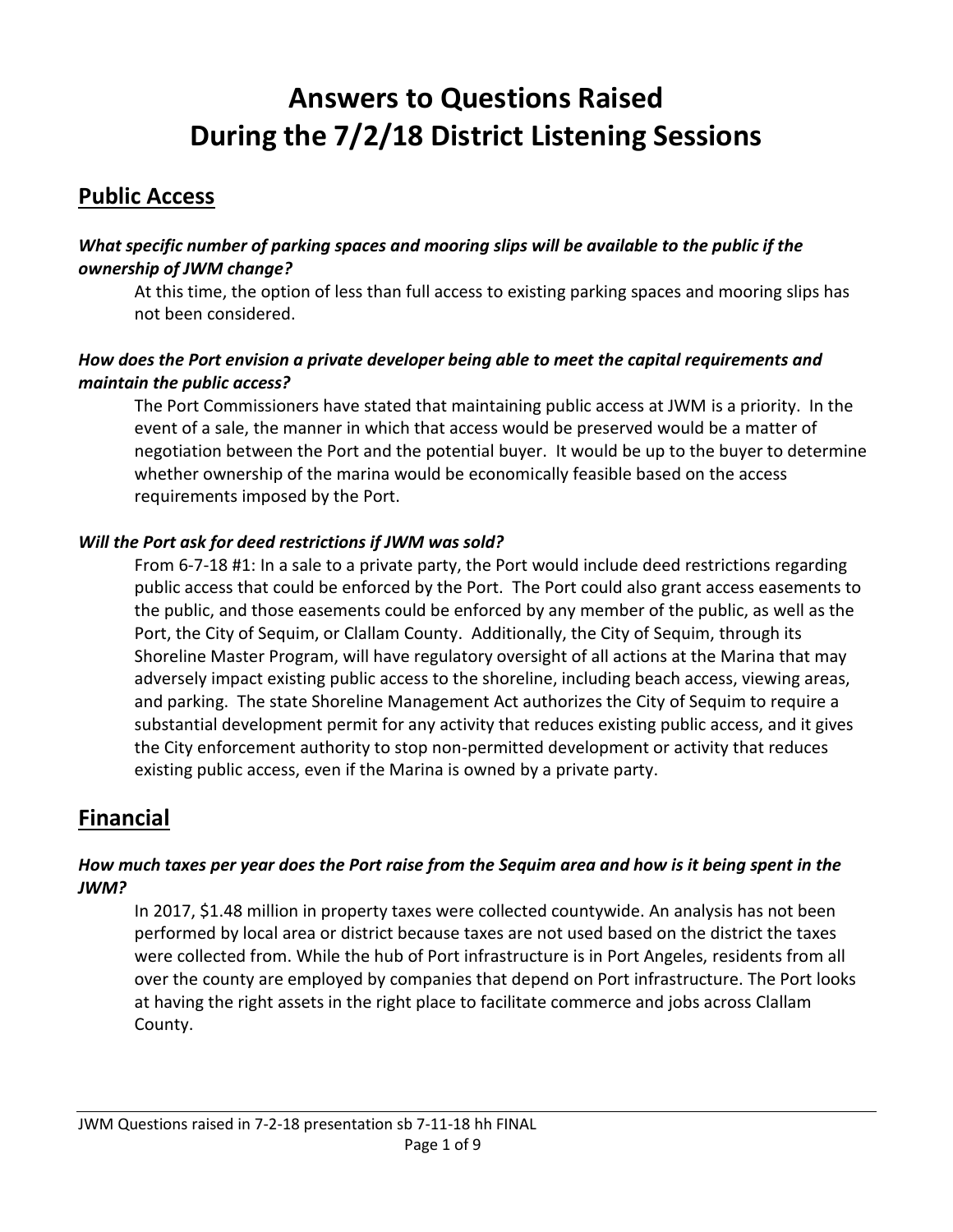#### *What are today's operating expenses and revenue?*

The overall Port revenues and expenses, as well as the revenues and expenses of each business line and department can be found in the 2018 budget and 2017 Unaudited Annual Report.

- 2018 Budget: [https://portofpa.com/DocumentCenter/View/1647/2018-Budget?bidId=](https://portofpa.com/DocumentCenter/View/1647/2018-Budget?bidId)
- 2017 Unaudited Annual Report: [https://www.portofpa.com/DocumentCenter/View/1780/2017-Annual-Report---](https://www.portofpa.com/DocumentCenter/View/1780/2017-Annual-Report---Unaudited) [Unaudited](https://www.portofpa.com/DocumentCenter/View/1780/2017-Annual-Report---Unaudited)

#### *There is a big gap between 1989 and 2013 – what went on during those years?*

The purpose of identifying the 5-year average for Net Annual Surplus/<Loss> on slide #12 of the 7/2/18 presentation was to illustrate the difference in the Port's Net Annual Surplus/<Loss> now vs. when the JWM was built. We used a five-year average rather than a single year in order to better represent the economics of each time period.

#### *How does JWM compare to the other lines of business and their share of the overhead?*

The methodology used to allocate overhead to all business lines is based on the Federal Aviation Administration (FAA) requirements for the Modified Total Direct Cost model. The allocation is reviewed as part of the Port's annual audit. The allocation method is explained in the Port's 2018 budget in the Supplemental Information section on page VIII-16. The Port's 2018 budget can be found here, then go to page 109: [https://portofpa.com/DocumentCenter/View/1647/2018-](https://portofpa.com/DocumentCenter/View/1647/2018-Budget?bidId) [Budget?bidId=](https://portofpa.com/DocumentCenter/View/1647/2018-Budget?bidId)

For the financial analysis of JWM presented on June 7, 2018 and July 2, 2018, we reduced the allocation of costs in Administration and General by 50% in order to eliminate general business development expenses as well as other general administrative costs.

#### *Is the launch ramp revenue included into the JWM revenue?*

Yes. Boat launch revenue is included in marina revenue.

#### *What happened to the \$200,000 depreciation that is coming out every year?*

From 6-7-18 #18. Annual depreciation is a non-cash expense. As of the end of 2017, the JWM has not yet recouped \$1.3 million of the funds used to build and expand the marina. JWM has not generated enough funds to save for future replacement costs.

#### *How does the overhead compare to industry standards for a public enterprise?*

From 6-7-18 #11: The allocated costs vary from organization to organization based on the number of centralized and decentralized services. The Port's centralized services include business development, engineering/facilities, environmental and communications/public relations in addition to accounting, information services, human services, management, governance and legal. In 2017, JWM share of the total overhead costs (administration, facilities and mechanical maintenance, and business development) was 14%. In the financial analysis of JWM presented on June 7, 2018, the allocated costs for JWM were \$217,692. This represents 28% of direct operating costs of \$782,081 (costs before allocations). This is not unusual for marinas that do not have their own accounting and maintenance departments.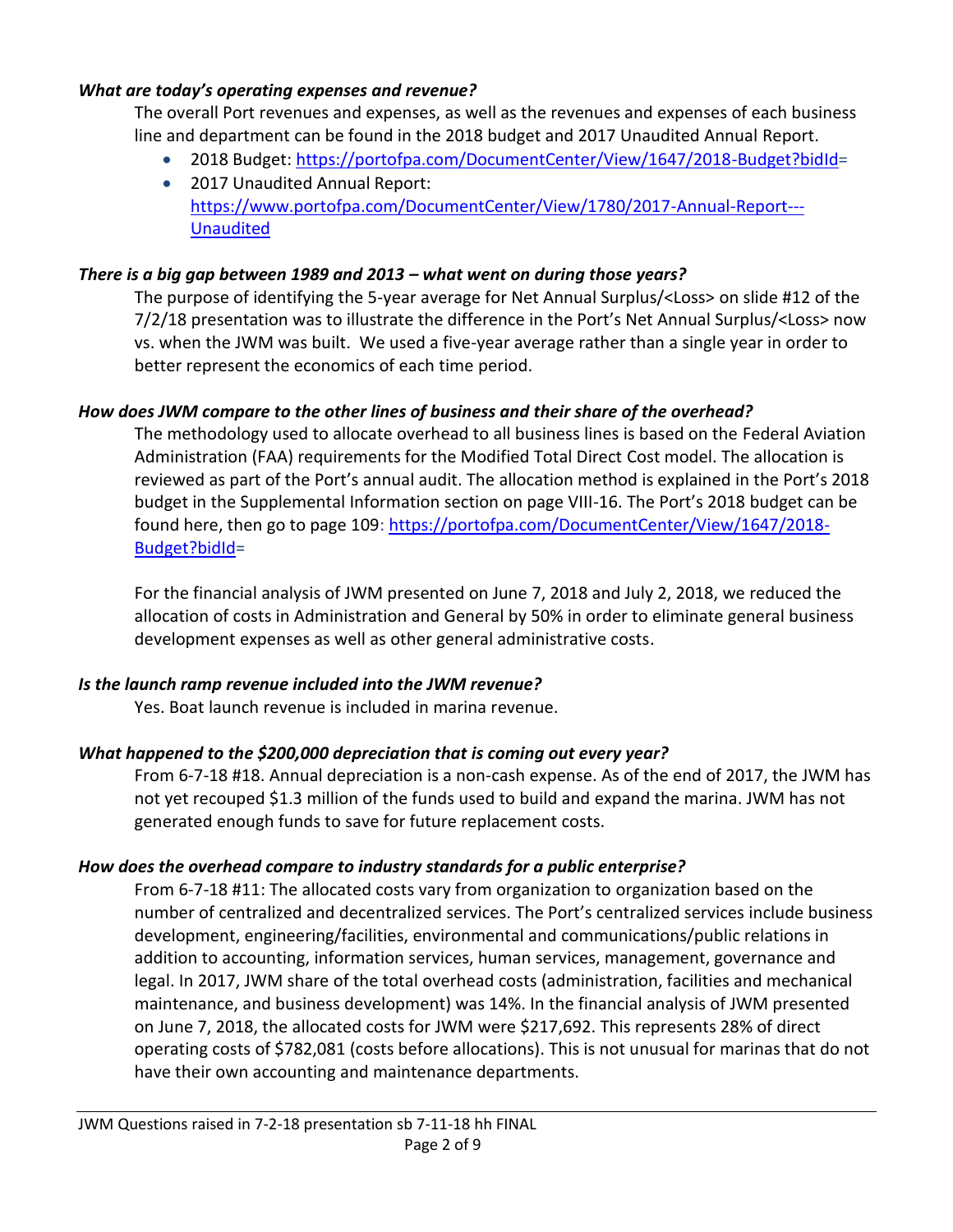#### *What's going to happen to the overhead if it can't be allocated to JWM?*

Some overhead will decrease. Some will be absorbed by other business lines.

#### *What percentage of the original bond was used for JWM?*

The original bond was for \$6.9 million and was issued specifically for JWM.

#### *What percentage of the interest is being charged to JWM?*

In the Port's financial statements for JWM and in the cash flow presentations on 6/7/18 and 7/2/18, no interest related to debt financing is included in the costs. However, we did mention in the presentations that the debt interest costs of \$6.1 million were not included. This amount is 100% of the debt financing for JWM. The interest rates used to calculate this amount were based on the original debt issuance percentages for the first 3 years. Thereafter, each time the Port issued debt, the interest rates were adjusted downward to the new bond rates. For purposes of our calculations, this allowed for a periodic drop in the interest rates from 9.00% initially to 2.29% as of the end of 2017. Interest costs are applied until the capital costs are recovered. Internal funds were borrowed when JWM did not have enough of a surplus to make the bond payment or pay for new capital expenditures.

#### *Has the Port thought about a sale before or was it motivated by a potential offer?*

The current Port Commission has not had a specific discussion topic on the sale of JWM in the past. However, it has come up as a peripheral question during the strategic plan, business line review, analysis of PABH agency proposals and in responding to rumors.

#### *Could the money coming in from the sale benefit Sequim only?*

From 6-7-18 #5: If JWM is sold, the sale proceeds will be placed into the Port's capital reserves and used for capital projects that will generate revenue for the Port to continue making infrastructure investments that support job creation. The Port's annual budget includes a 5-year capital plan. The Port is in the process of developing a 20-year capital plan. The Commission approves all capital projects over \$50,000.

• [2018 Capital Budget] [https://portofpa.com/DocumentCenter/View/1647/2018-](https://portofpa.com/DocumentCenter/View/1647/2018-Budget?bidId) [Budget?bidId](https://portofpa.com/DocumentCenter/View/1647/2018-Budget?bidId) starting on page V-1.

#### *What is the similar financial challenge of the Port Angeles Boat Haven (PABH)?*

The replacement of the west half of the PABH will likely occur within the next 10 years. The east half of the PABH was replaced in 2006. In 2006, the Port issued \$4,995,000 in bonds to finance the costs for upgrades to PABH as well as other capital improvements.

From 6-7-18 #4: The Port looks at each business line based on both its financial return and its economic impacts, such as jobs created. The PABH has created 253 jobs, in comparison to the 73 jobs created by JWM, according to the last Economic Impact Study. There has not been a significant shift in activity since the last study. The difference between the two marinas is that PABH is in an industrial area, is largely a commercial marina, is co-located with a boat yard, and is in close proximity to the development of a new Marine Trades Industrial Park. The JWM is largely a recreational marina in a residential area.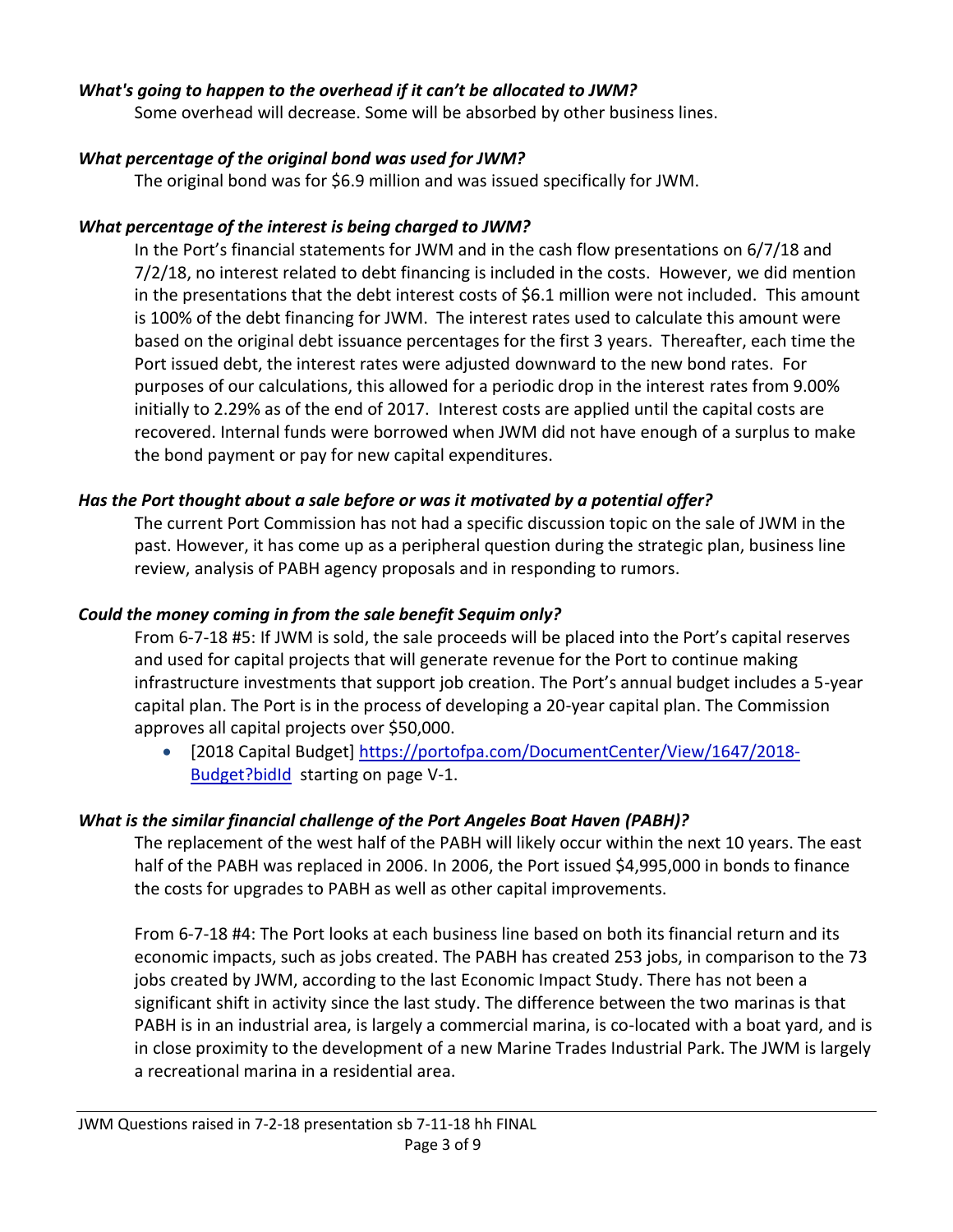#### *What are the income, debt and reserves for the Fairchild International Airport (FIA) and Sekiu airports?*

We do not separately calculate reserves by business line because capital projects are prioritized based on many factors: regulatory and safety, committed and critical maintenance, return on investments, jobs retained or created, environmental benefits, and strategic plan initiatives. We did a special analysis for JWM to compile the historic revenues and expenses. The Port issued debt in 2010 in the amount of \$4,195,000 to fund the construction of the composite manufacturing site and building in the airport industrial park.

| 2016 Audited                | FIA &             | Sekiu         | <b>JWM</b>  |
|-----------------------------|-------------------|---------------|-------------|
|                             | <b>FIA Rental</b> |               |             |
|                             | Properties*       |               |             |
| Revenues                    | \$1,412,961       | \$15,130      | \$1,198,648 |
| Expenses before allocations | 822,099<br>S.     | \$20,813      | 707,891     |
| & depreciation              |                   |               |             |
| Operating Margin**: Net     | 590,862<br>Ś.     | 5,683)<br>(\$ | 490,757     |
| Surplus/(Deficit) before    |                   |               |             |
| allocations & depreciation  |                   |               |             |
|                             |                   |               |             |
| Direct Jobs from 2012 Study | 601               | 1             | 73          |

\* FIA must follow FAA regulations, which require that revenues from rental properties located on airport land can only be used to support the airport and its industrial park. Therefore, FIA revenues and expenses are combined with FIA rental properties revenues and expenses.

\*\* The operating margin may vary from the public slide presentations due to different years.

#### *Is the Port considering divesting in other non-profitable business lines?*

The Port generally reviews all business lines as part of the strategic planning process as well as the long-term capital plan. The Port considers how well a business line is performing based on both the financial return and economic impacts. Ideally, a business line covers its operating and capital expenses and provides a surplus to support investments in economic opportunities and supports a high number of living wage jobs. At this time, no other business line is under consideration for divestiture. The future of Sekui airport has come up as a peripheral question during the strategic plan and business line reviews, however, since there is very little staff resources required to manage Sekui, the future will most likely be discussed when there is a need for a large capital outlay.

In the past, the Port has relinquished other assets that were not essential to the Port's mission. Essential assets that support commerce by allowing multiple companies equal access to land, air and sea are at the center of the economic development mission of a port and are retained. However, it is not uncommon for ports to develop property to spur economic development and then sell the improvement. For example:

 1982 Quileute Harbor Marina – After the marina was developed by the Port but later damaged by a storm, the Port decided not to rebuild the marina. The Port partnered with the Quileute Nation to transfer ownership to the Tribe.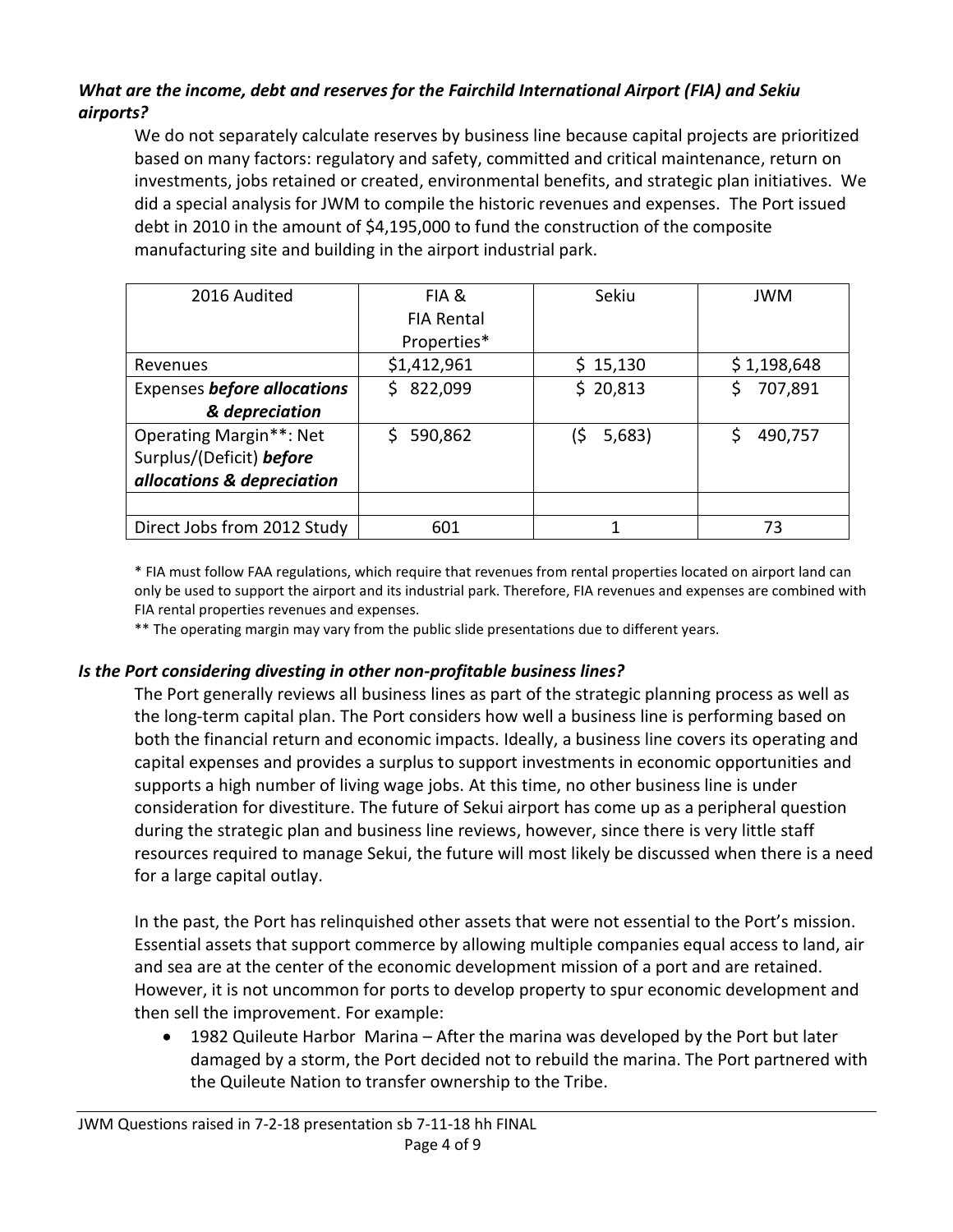- 1981 1995 Carlsborg Industrial Park The Port purchased approximately 70 acres of industrial land in Carlsborg, in 1981 and formed the Carlsborg Industrial Development District in 1985. The Port constructed an interior access road and worked with the County PUD to provide water to the industrial park. The industrial park property was subdivided, and all the parcels were sold from 1991 through 1995.
- 2007 Landing Mall in downtown Port Angeles The Port acquired a DNR harbor area lease in 1978, improvements were built by a tenant in 1987, the Port took over ownership and operations in 1993 when financial difficulties impaired the future of the Landing Mall. After the Port decided that managing commercial and retail space was not within the core mission of the Port, the Port sold the Landing Mall in 2007.

#### *Have you included K-Ply into any of your financial data***?**

K-Ply is included in the overall Port financial data for the years that it was leased to a private operator. In 2016, the Port completed the cleanup on the K-Ply site and a new Marine Trades Industrial Park is planned. The cleanup costs were paid by the parties that contributed to the contamination and by the Port's environmental insurance carriers.

### **Infrastructure**

#### *Has anyone considered the loss of dock space when the marina floats and docks are replaced?*

From 6-7-18 #22. [T]he complete project would have to be completed in phases over multiple years. The power point slide showed the project to be completed in year 2035 for ease of presentation.

### **Other**

#### *Is 10 days enough time to consider other options like a non-profit entity owning JWM?*

The start of the decision-making phase by the Port Commission on July 12 is about providing direction. It could be direction to consider specific alternatives, to gather additional information, or something else. At this time there is no specific proposal to consider. Time will be needed to explore, analyze and negotiate potential terms of a proposal as well as assess impacts and perform due diligence.

#### *How can the Port legally transition the JWM into a private endeavor?*

The Port has the legal right to sell the property. In the event of a sale, the Port likely would memorialize the sale terms in a purchase and sales agreement, and would convey the facility by deed. The deed would contain restrictions requiring public access.

#### *How will the Port prevent the ruin of the JWM if the new owner goes bankrupt?*

In the event of a sale, the Port would not retain any operational control over the marina other than the enforcement of public access covenants imposed by the transfer deed. The Port Commission will consider many factors in evaluating alternatives, including the financial strength of an entity.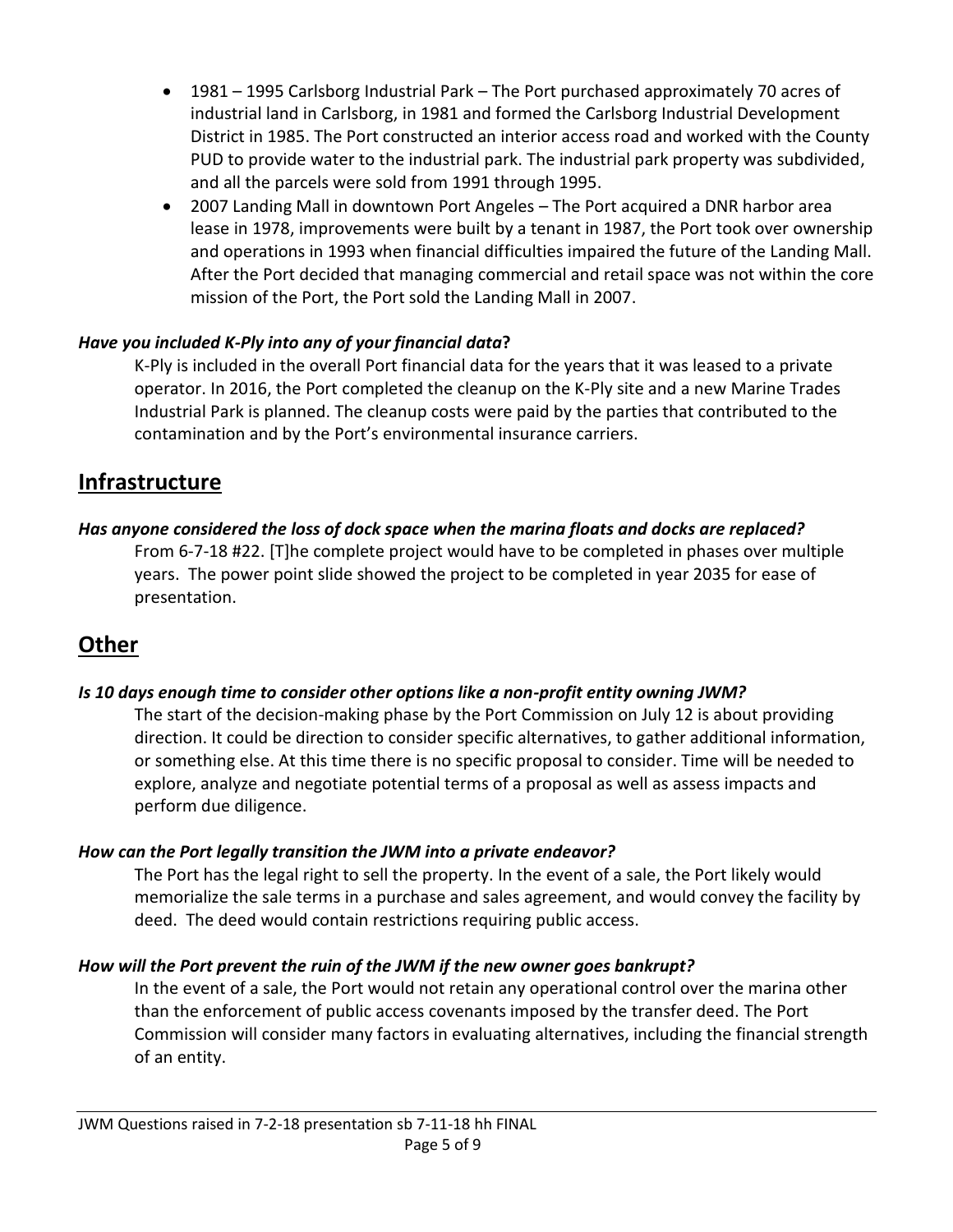#### *What was the interest in Forks and PA today regarding the levy lid lift?*

Comments were mixed, but most didn't think a property tax levy would pass.

#### *How is the tribe going to be affected?*

Consideration for the tribe's oyster seeding operation at the marina is important. At this time there is not a specific proposal to assess.

### **John Wayne Enterprises**

#### *What is the relationship between the Port and John Wayne Enterprises?*

The Port uses the John Wayne Enterprises water supply system for the marina and pays for the water usage. We have informed the John Wayne Enterprise land advisor of potential interest in the marina, the Port's public process for reviewing the inquiry, and provided the links to the JWM Information website page.

#### *Is the John Wayne Resort involved with the Port?*

The John Wayne Resort is a separate entity from the Port. At this time, the Port has not had any specific conversations with the John Wayne Resort on this topic. From 6-7-18 #8: The Port has not approached Wayne Enterprises about selling land on which to operate businesses that would supplement marina income. The Port's focus is on industrial development and it does not have the statutory authority to operate businesses that would be appropriate for the marina. The land around the marina is zoned as Planned Resort Community. The Port can lease land, but that is generally a much lower return than the profits from operating a business.

#### *What are the names and titles of Wayne Enterprises?*

We have worked with the water supply contact and the land advisor. We do not know how Wayne Enterprises is organized and the names and titles of their management.

### **About the Port**

#### *Has the mission of the port changed since the JWM was built?*

Below is a history of the Port's mission statements back to 1990. Mission statements from the 1980's were not located.

#### **1990 – 1994**

The objective of the Port of Port Angeles is to enhance the economic health of Clallam County by providing:

- Marine Terminals for waterborne commerce
- Log handling facilities in support of the wood products industry
- Airports for airborne commerce
- Boat havens for fishery and recreation support
- Industrial properties for industry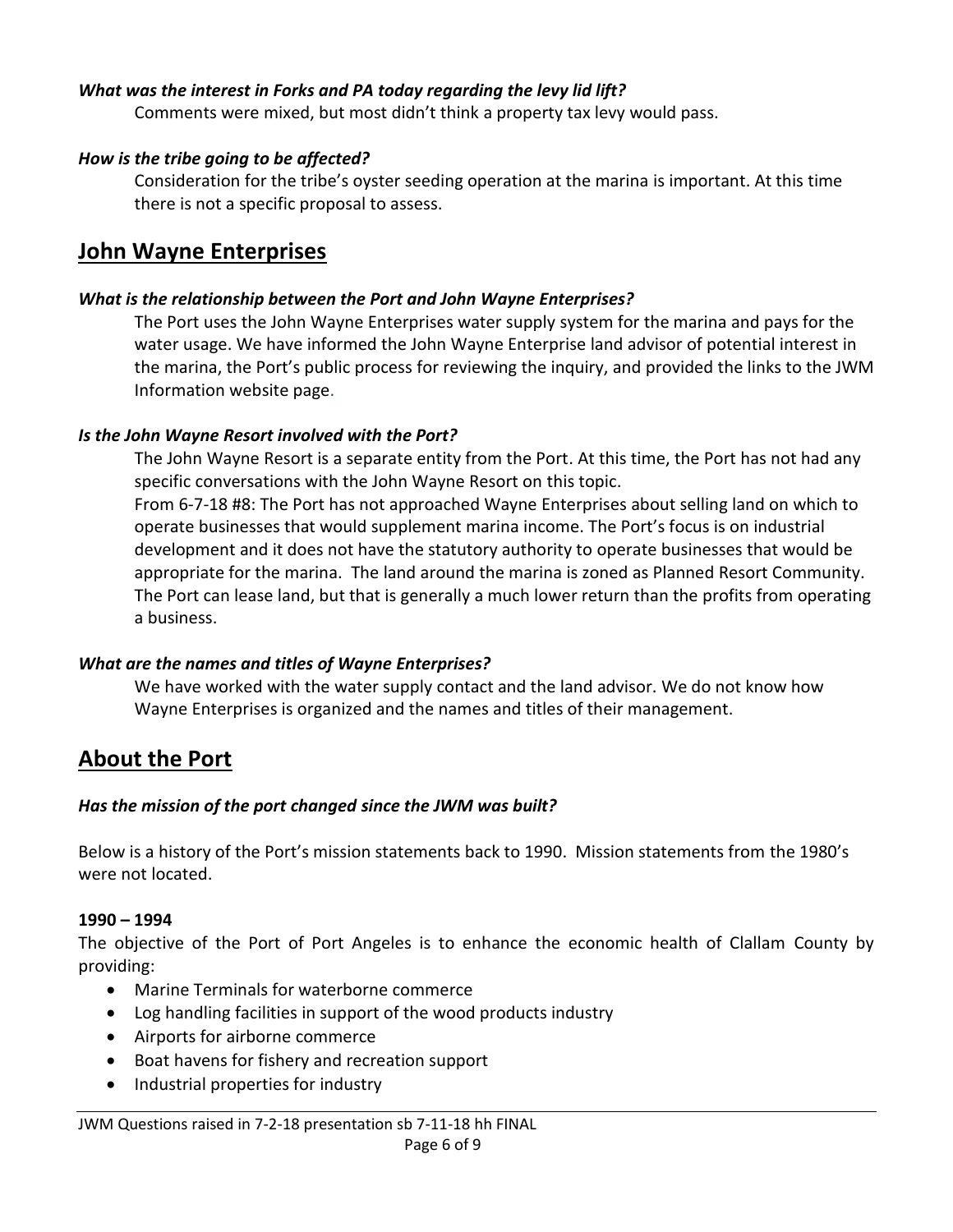- Industrial development opportunities
- Support for tourism activity

#### **1995 – 2004**

To serve the citizens of Clallam County by

- Providing the facilities and services required to support waterborne and airborne commerce and transportation;
- Developing and expanding opportunities associated with the Ports' properties;
- Promoting and encouraging industrial, commercial and recreational development all in a manner that will enhance the quality of life within the Port District.

#### **2005 – 2008**

The Port of Port Angeles is a public enterprise organization committed to serving the citizens of Clallam County in the following ways:

- The Port is a provider and developer of facilities and services required to support waterborne and airborne transportation and commerce.
- **Port policies and management are directed to achieve a high standard of professionalism and** leadership in the Community by forming partnerships for the purpose of expanding economic development opportunities and sustainable family wage jobs.
- The Port is guided by the public trust in matters of fiduciary and environmental stewardship.
- The Port will demonstrate technical proficiency in planning and promotion of industrial, commercial, and recreational opportunities in a manner that will enhance the quality of life within the Port District.

#### **2009-2013**

The Port's Mission is to be the primary leader in economic development in Clallam County by marketing and developing properties and facilities for the long-term benefit of our stakeholders while fulfilling the Port's environmental stewardship role.

#### **2015-2017**

We bring people, resources and industry together to foster living wage jobs.

#### **2017-Present**

We bring people, resources and industry together to foster economic prosperity and living wage jobs.

The core mission of the Port has always been to create economic prosperity in Clallam County. The Port looks at having the right assets in the right place to support commerce and jobs across Clallam County. Based on 2015 data from the US Census Bureau on where people live and work, of the people in Sequim who work, only 25% of the people live and work in Sequim, the other 75% work outside of Sequim. While the hub of Port infrastructure is in Port Angeles, residents from all over the county are employed by companies that depend on Port infrastructure.

An important consideration in investing in infrastructure is that it has a county-wide benefit. We not only look at the direct financial and economic impacts of a business lines but also other considerations. For example, without the airport, there would not be overnight mail, which is essential for many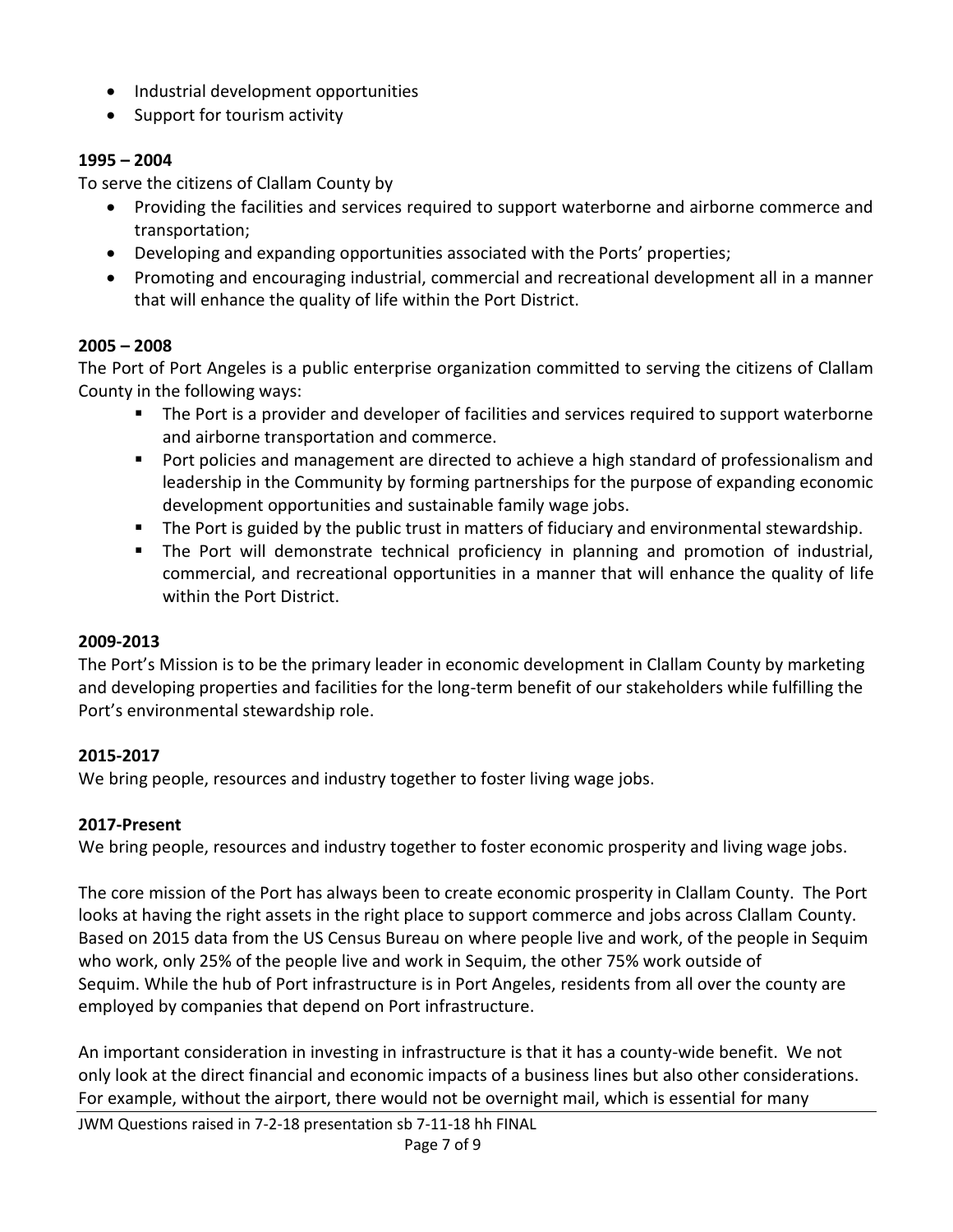companies. The ability to attract and retain national chains is often dependent on having an airport that their corporate jets can use. The airport also averages one life line flight per week to fly a patient to Seattle instead of taking an ambulance. There are many ways that Port infrastructure provides countywide benefits even though the hub of activity is in Port Angeles.

Additionally, it is not only the number of jobs that are considered but also the types of jobs, whether they are paying a living wage and what type of multiplier affect the job has in creating other jobs in the community.

| Industry               | <b>Average Annual Wage</b><br>(full-time equivalent) | <b>Multiplier: the creation</b><br>of indirect and induced<br>jobs |
|------------------------|------------------------------------------------------|--------------------------------------------------------------------|
| <b>Forest Products</b> | \$47,844                                             | 1.3                                                                |
| <b>Boat Building</b>   | \$45,765                                             | .58                                                                |
| Tourism                | \$18,380                                             | .14                                                                |

There are other factors that are considered as well. For example, tourism brings dollars in from outside the county, provides entry level jobs, provides part-time options. From an economic impact perspective, the Port focuses on industrial jobs because they pay higher wages and have a greater multiplier effect. Other organizations such as the Olympic Peninsula Tourism Bureau and cities focus on tourism. County wide lodging taxes provide approximately \$1.8 million toward tourism. Plus, cities and counties receive sales tax dollars, the Port does not.

While the Port's mission statement has changed from time to time since the John Wayne Marina was constructed, the Port's focus on jobs creation and economic development has been constant.

## **Jobs**

#### *What is the relationship when comparing marinas? Jobs specifically.*

From 6-7-18 #4: The Port looks at each business line based on both its financial return and its economic impacts, such as jobs created. The PABH has created 253 jobs, in comparison to the 73 jobs created by JWM, according to the last Economic Impact Study. There has not been a significant shift in activity since the last study. The difference between the two marinas is that PABH is in an industrial area, is largely a commercial marina, is co-located with a boat yard, and is in close proximity to the development of a new Marine Trades Industrial Park. The JWM is largely a recreational marina in a residential area.

#### *How is work being done on JWM boats at the Port boat yard accounted for?*

Jobs associated with boat repair performed by the Port Angeles Boat Yard are included in the Marine Trades business line, not the Port Angeles Boat Haven marina.

#### *What are the other jobs (boat repair, crabbers, etc.) associated with the John Wayne Marina?*

The jobs reported are full time equivalent (FTE) jobs based on activity and spending levels. Jobs associated with the marina were determined as follows: